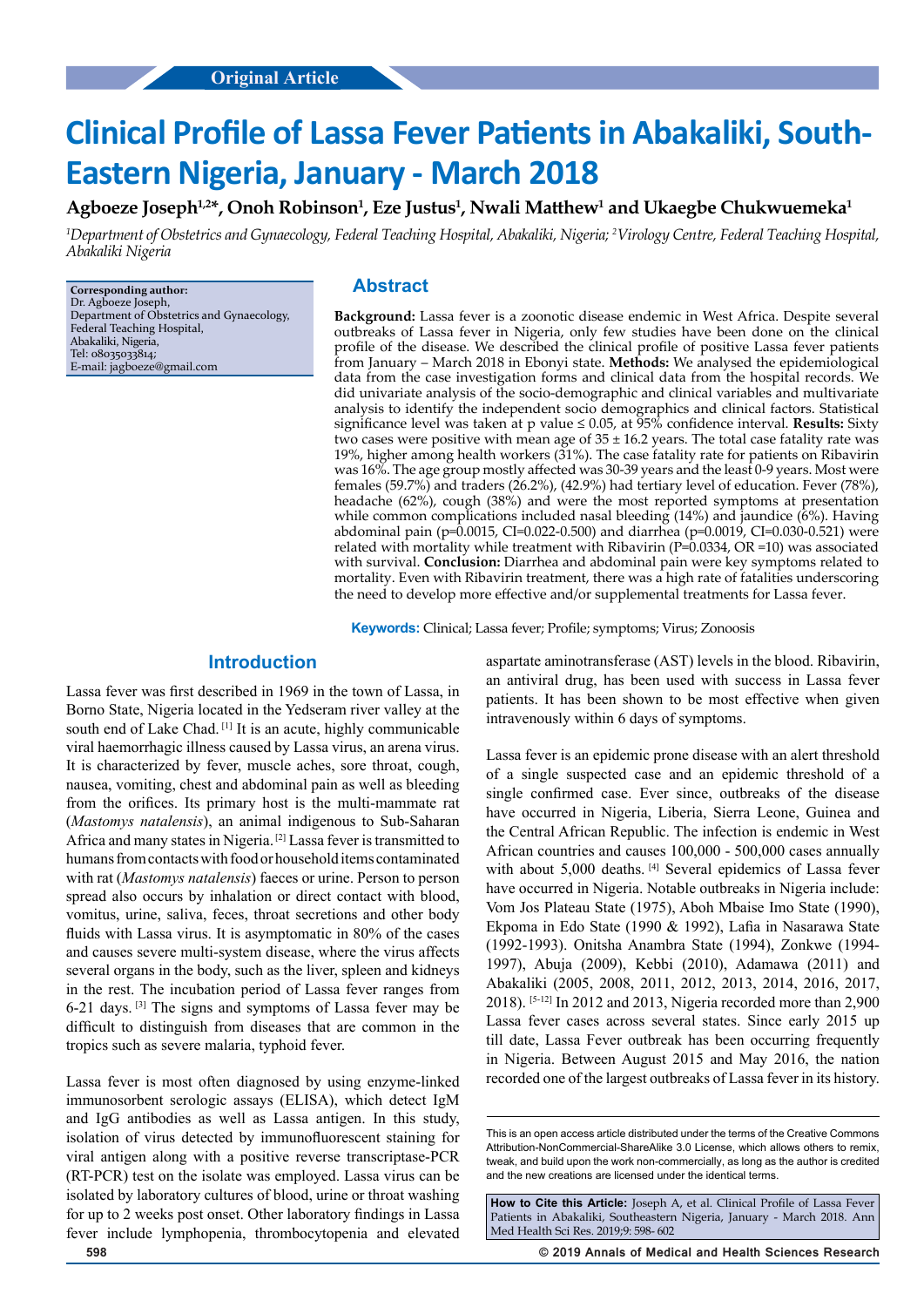Recently, the disease has become endemic in some states in Nigeria. There were 312 confirmed cases of Lassa fever with 78 deaths in Nigeria in 2017. The pattern of the outbreak in 2017 is unique because it occurred all year round in different states; defying the usual seasonal LF outbreak pattern. In these instances, the Lassa fever outbreak has often spread to affect health care workers and within health facilities resulting in severe morbidities and mortalities. [13] Nineteen states were affected including Ebonyi State.

Over the past ten-year period (2005-2014), Lassa fever have been recurring in Ebonyi State, with 82 cases of Lassa fever notified, 50 (61%) were suspected and 32 (39%) confirmed. The male: female ratio was 1.3: 1 with an overall case fatality rate of 30.5%. In 2016, 104 cases were recorded. [14] The major challenge to health care providers in endemic areas are the development of rapid diagnostic tests, increasing availability of the only known drug treatment, Ribavirin and provision of materials for barrier nursing and adequate facilities for isolation of infected cases. [15] Case reports of LF mimicking ectopic pregnancies have also been reported in Ebonyi state. [16] Among those admitted for Lassa fever the case fatality is approximately 15%-23%. [17] Despite the endemic nature of Lassa fever in Nigeria, the details of the outbreak investigation and the epidemiological characteristics of the cases have not been well documented.

Nigerian centre for disease control (NCDC), On the 14th January 2018, was notified of confirmed case of Lassa fever of healthcare workers following ENT surgical procedure in a patient at FETHA. The index case was a 15 year old boy who had local uvulectomy and later presented in FETHA, on 28th December, 2017 with fever, was unconscious and bleeding profusely from the mouth and nose. We describe the investigation of the outbreak and the epidemiological description by person, place and time characteristics of confirmed cases from January 1st – March 30th 2018.

## **Methods**

#### **Study area**

Ebonyi State is one of the 36 states in Nigeria created in 1996. The State shares border with Benue State to the North, Enugu State to the west, Imo and Abia States to the south and Cross River State to the east. It has 13 local Government areas and an estimated population of 2.5 million. [18] About 80% are subsistent farmers and reside in the rural areas. [18] The patients studied were managed at the Virology centre and FETHA. The virology center is a 27 bed facility situated in FETHA The center has the isolation section for treatment of Lassa fever cases, laboratory section and dialysis section. The Federal Teaching Hospital, Abakaliki is a tertiary health care facility established in the year 2012. The hospital is a referral centre for health facilities within and outside the state and located in Abakaliki the capital of Ebonyi state Nigeria.

## **Case definitions**

For this outbreak, we adapted and used the following case definitions:

Suspected case of Lassa fever: Any person residing in

Ebonyi State with gradual onset fever > 380C and one or more of the following: malaise, headache, sore throat, cough, nausea, vomiting, diarrhea, myalgia, chest pain, hearing loss, bleeding (including from the mouth, nose, rectum, or vagina) from December, 28th 2017 and a history of contact with excreta of rodents or with a case of Lassa Fever without any apparent cause within three (3)

| Table 1: Case fatality ratio of Lassa fever patients in Ebonyi state,<br>Nigeria 2018. |       |      |                        |  |  |  |
|----------------------------------------------------------------------------------------|-------|------|------------------------|--|--|--|
| Variables                                                                              | Alive | Dead | Case fatality rate (%) |  |  |  |
| Positive cases                                                                         | 50    | 12   | 19                     |  |  |  |
| Health workers                                                                         | 9     | 4    | 31                     |  |  |  |
| Patients on Rivaberin                                                                  | 36    |      | 16                     |  |  |  |

#### **Table 2: The socio-demographic characteristics of Lassa fever patients in Ebonyi state, Nigeria, 2018.**

| Variable                                      | Frequency (N) Percent (%) |       |  |
|-----------------------------------------------|---------------------------|-------|--|
| Age group                                     |                           |       |  |
| $0 - 9$                                       | 6                         | 9     |  |
| $10-19$                                       | 7                         | 11.4  |  |
| 20-29                                         | 11                        | 18.2  |  |
| 30-39                                         | 22                        | 36.4  |  |
| 40-49                                         | 8                         | 12.5  |  |
| >50                                           | 8                         | 12.5  |  |
| Sex                                           |                           |       |  |
| Male                                          | 25                        | 40,3  |  |
| Female                                        | 37                        | 59.7  |  |
| Occupation                                    |                           |       |  |
| <b>Traders</b>                                | 16                        | 26.23 |  |
| <b>Health workers</b>                         | 15                        | 24.59 |  |
| <b>Students</b>                               | 11                        | 18.03 |  |
| Farmers                                       | 8                         | 13.52 |  |
| Civil servants                                | 7                         | 11.48 |  |
| Others (traditional healers, artisans<br>etc) | 5                         | 6.56  |  |
| <b>Level of Education</b>                     |                           |       |  |
| No formal                                     | 7                         | 4.7   |  |
| Primary                                       | 13                        | 11.7  |  |
| Secondary                                     | 17                        | 16.9  |  |
| Tertiary                                      | 25                        | 28.0  |  |

**Table 3: Clinical presentation of Lassa fever cases in Ebonyi state Nigeria 2018.**

| <b>Variables</b>      | Frequency (N) | Percent (%)    |
|-----------------------|---------------|----------------|
| Fever                 | 39            | 78             |
| Headache              | 31            | 62             |
| Cough                 | 19            | 38             |
| Vomiting              | 16            | 32             |
| Diarrhea              | 16            | 32             |
| Difficulty swallowing | 14            | 28             |
| Loss of appetite      | 11            | 22             |
| Abdominal pain        | 9             | 18             |
| Joint pain            | 9             | 18             |
| Muscle pain           | 7             | 14             |
| Nasal bleeding        | 7             | 14             |
| Chest pain            | 5             | 10             |
| Difficulty Breathing  | 5             | 10             |
| Jaundice              | 3             | 6              |
| Coma                  | 3             | 6              |
| conjunctivitis        | 2             | 4              |
| Disoriented           | 1             | $\overline{2}$ |
| Hiccup                | 1             | $\overline{2}$ |
| Skin rash             | 1             | 2              |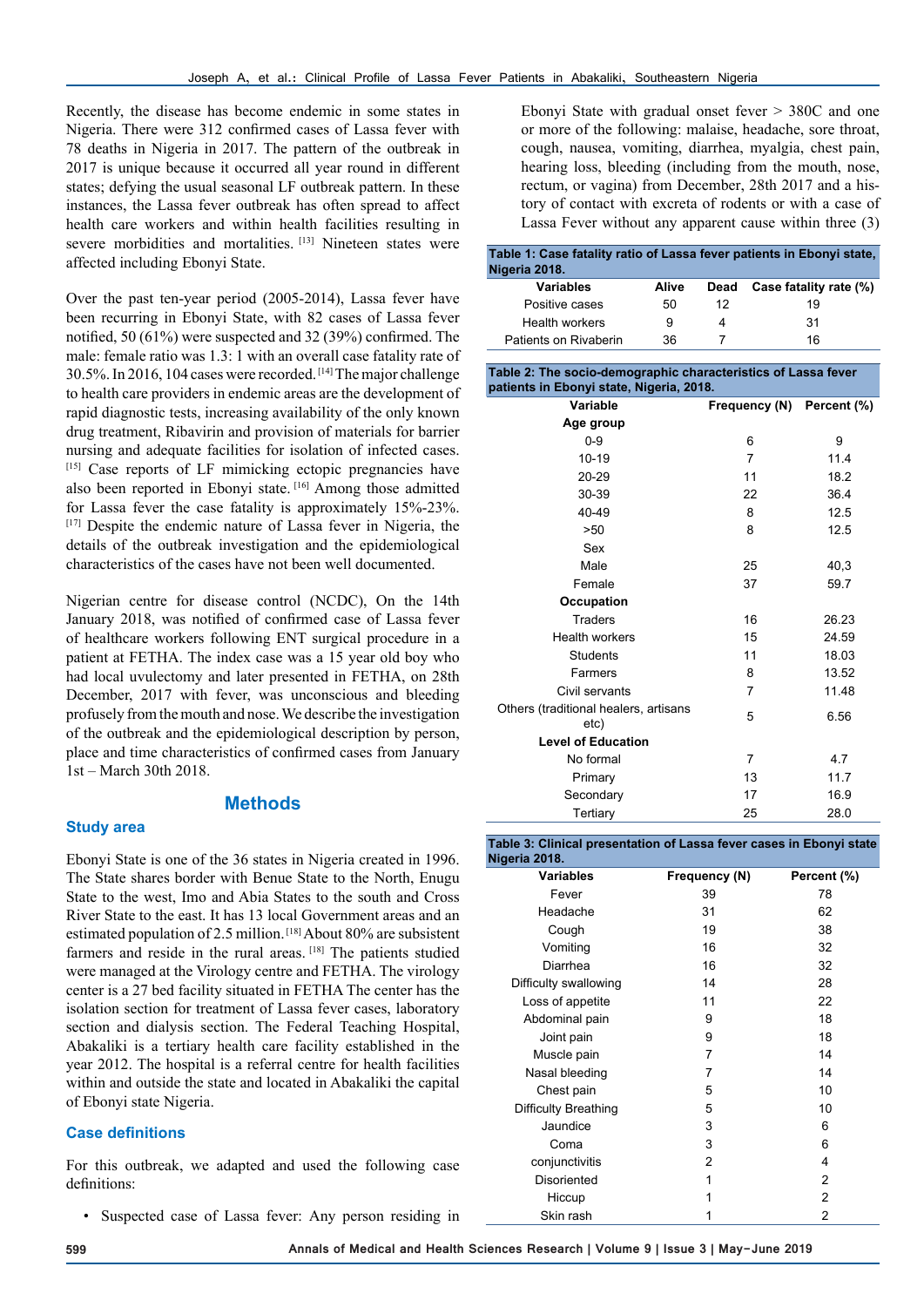weeks of the onset of illness of the earliest identified confirmed case (Technical guidelines for IDSR, Africa, 2010)

- Confirmed case of Lassa fever: A suspected case that is laboratory confirmed (positive IgM antibody, PCR or virus isolation) or epidemiologically linked to a laboratory confirmed case
- Probable: Any suspected case as defined above but who died without collection of specimen for laboratory testing.
- Contact: A person having close personal contact with the index case or a confirmed case (living with, caring for) or the laboratory staff who tests the laboratory specimens of a patient in the 3 weeks after the onset of the illness.

#### **Sources of data**

**Health records review:** Admission records and case notes of patients were reviewed at the FETHA and Virology centre.

**Contact tracing and active case search:** Data from contact tracing and active case search at FETHA, Secondary health facilities and communities in Ebonyi state were reviewed. Data on contacts were captured using the family and healthcare workers contact tracing form. Contacts were line listed and monitored daily either by visits or through phone calls. All suspected and confirmed cases of Lassa fever were line listed.

#### **Diagnosis**

Confirmation of cases was based on positive test using Lassa virus specific-specific reverse transcriptase PCR(RT-PCR) Laboratory confirmation was performed at the Institute of Lassa Fever Research and Control, Irrua Specialist Teaching Hospital,

| Table 4: Prognostic indicators of outcome of Lassa fever cases in<br>Ebonyi state 2018. |    |                                    |                    |         |  |  |  |
|-----------------------------------------------------------------------------------------|----|------------------------------------|--------------------|---------|--|--|--|
| Variables                                                                               |    | <b>Clinical Alive Outcome Dead</b> | СI                 | p-value |  |  |  |
| Abdominal<br>pain                                                                       |    |                                    | $0.022 -$<br>0.500 | 0.0015  |  |  |  |
| Yes                                                                                     | 4  | 5                                  |                    |         |  |  |  |
| No                                                                                      | 47 | 6                                  |                    |         |  |  |  |
| <b>Diarrhea</b>                                                                         |    |                                    | $0.030 -$<br>0.521 | 0.0018  |  |  |  |
| Yes                                                                                     | 9  | 7                                  |                    |         |  |  |  |
| No                                                                                      | 42 | 4                                  |                    |         |  |  |  |
| Ribavirin                                                                               |    |                                    | 0.817-129          | 0.0334  |  |  |  |
| Yes                                                                                     | 36 | 7                                  |                    |         |  |  |  |
| No                                                                                      | 1  | 2                                  |                    |         |  |  |  |
|                                                                                         |    |                                    |                    |         |  |  |  |



**Figure 1:** Epicurve of the Lassa fever outbreak in Ebonyi state, Nigeria 2018.

Edo State, Nigeria and the virology centre in Abakaliki Nigeria.

#### **Statistical analysis**

Epi info software (version 7.1.4) was used for data analysis. Univariate analysis was performed for frequencies and proportions, Bivariate analysis for associations using chi square test of statistical significant. The characteristic of cases stratified by outcome variable and the presenting symptoms was presented in tables. Statistical significant level was taken at p value ≤ 0.05 at 95%confidence interval.

### **Ethical considerations**

Ethical approval for the study was obtained from Emergency Operation Centre Ebonyi state ministry of Health . Ethical standards and best practice were adhered to throughout the conduct of the study

#### **Results**

The total number of suspected cases was 345 of which 62 cases confirmed and 12 deaths. The total case fatality rate was 19%, health workers (31%) and patients on Ribavirin (16%) [Table 1].

Table 2 shows the socio-demographic characteristics of Lassa fever patients in Ebonyi state, Nigeria 2018. The median age of confirmed cases was 35 (interquatile range of 25-43) The mean age was  $35 \pm 16.2$  years with 36.4% within the age group 30-39 years followed by 25-29 years (18.2%) and the least 0-9 years (9%). Most were females (59.7%),traders (26.2%) and 42.9% had tertiary level of education, Table 3 shows that Fever (78%), headache (62%), cough (38%), vomiting (32%), diarrhea (32%), and difficulty swallowing (28%) were the most reported symptoms at presentation. Seven (14%) presented with nasal bleeding. Only one (7%) presented with skin rashes.

The Epidemic curve [Figure 1] shows a common source outbreak followed by a propagated pattern, The incubation period was seven days. The outbreak peak was on Epidemiological week 7 with more deaths in week 2. Having abdominal pain, not treated with rivaberin and diarrhea were related with mortality [Table 4].

#### **Discussion**

Lassa fever is endemic in Nigeria and peaks during the first 12 weeks of the year (January–March) with yearly outbreaks. In this study we present the clinical features of Lassa fever cases during 2018 outbreak in Ebonyi state. The Common presenting symptoms were fever, headache, cough and vomiting. Fever was most common but was not present in all the cases. This finding was a departure from what has been observed in earlier studies in Ebonyi state and Irua in Edo state Nigeria [14,19] in which fever was found in 100% of the patients. The use of antipyretics by most of the patients prior to presentation may account for the relative low prevalence of fever among our patients. Nevertheless absence of fever in a patient at presentation may not be a criterion to rule out Lassa fever.

The presenting symptoms of Fever, headache cough, nasal bleeding, and sore throat though common were not found to be significantly associated with mortality. However patients that presented with abdominal pain and/or diarrhea had low survival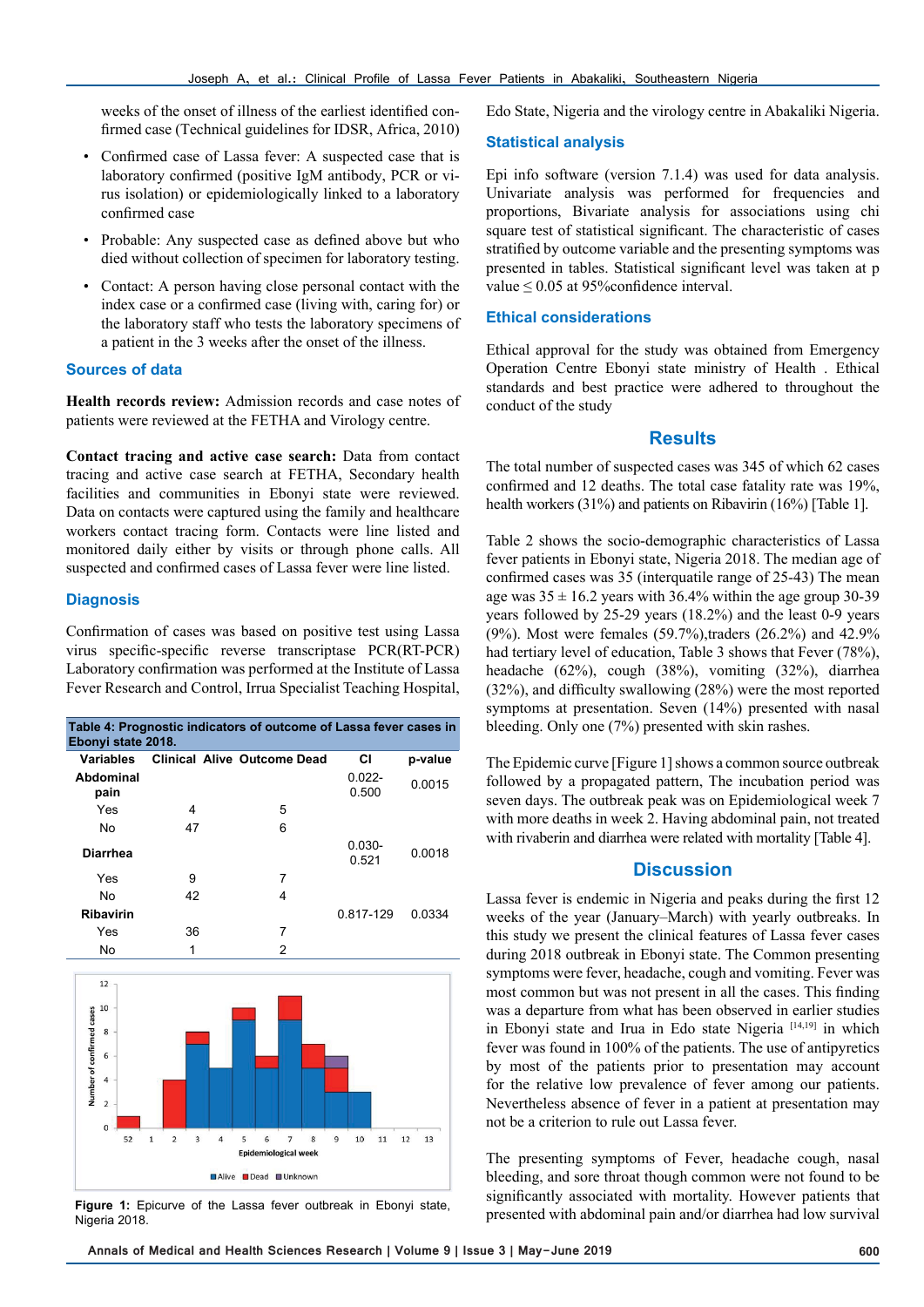rate. This could be due to a possible acute kidney injury as a result of systemic immune response to infection.

The observed case fatality of 20% was lower than the findings in earlier study in Ebonyi state (30%) and lower than the findings in Edo state (24%) and much lower (68%) in Sierra lone. [14,19,20] It is similar to 15-20% reported in hospitalized patients. [21] Early detection of cases by the engagement of Disease surveillance and notification officers, a functional Laboratory and prompt initiation of treatment at the virology Centre may have accounted for the low mortality. Although, there is an improved case detection and access to ribavirin some patients still presented late to the hospital. Majority of the fatalities occurred among health workers. This could be due to low index of suspicion among clinicians as Lassa fever is often considered only after patients have been treated for other ailments without improvement or died. There is need to retrain clinician on early detection and management of Lassa fever and early referral to designated treatment centre.

The age group mostly affected was 30-39 years; this is the active age group engaged in different activities-Education, business, farming, etc. This finding demonstrates the vulnerability of the young adults and the productive age group to Lassa fever infection. The finding is similar to the study by Ajayi et al. and slightly different from what was observed in Irua Edo state Nigeria. [14,19] Majority of the patients were traders. This group of people may have been affected by eating in canteens and other unhygienic environments.

We observed an epidemiologic change in the occurrence of Lassa fever from rural to urban residents. This is similar to the finding in Jos Nigeria. [22] Poor sanitation and over crowing predominant in most urban areas could account for this drift. It has been shown that *M. natalensis* constituted 50-60% of the rodents captured in houses but only 10-20% of those captured in surrounding agriculture and bush areas.

# **Conclusion**

Diarrhea and abdominal pain were key symptoms related to mortality. Case fatality ratio was higher among Health worker. Even with the Ribavirin treatment, there was a high rate of fatalities underscoring the need to develop more effective treatment for Lassa fever. The engagement of Disease Surveillance Notification Officer (DSNO) in active case search and contact tracing lead to early detection and initiation of treatment.

# **Acknowledgments**

We appreciate the Nigeria Centre for Disease Control, (NCDC), World Health Organisation (WHO) and the Nigeria Field Epidemiology and Laboratory Training Programme (NFELTP), for providing technical supports during the outbreak investigation period.

We thanks the Ebonyi State Ministry of Health (SMOH) Team, Staff and management of Federal Teaching Hospital Abakaliki, the Coordinator and staff of the Lassa Fever Virology Center in Ebonyi State and the Members of the lassa fever Committee of FETHA for their support during the outbreak.

# **Conflict of Interest**

The authors disclose that they have no conflicts of interest.

# **Authors' Contributions**

Agboeze Joseph conceived and designed the study and also wrote the manuscript, Nwali igwe Matthew, Onoh Robinson, Eze Justus and Ukaegbe Emeka participated in data collection and analysis. All authors reviewed and approved the final manuscript.

## **References**

- 1. Bond N, Schieffelin JS, Moses LM, Bennett AJ, Bausch DG. A historical look at the first reported cases of Lassa fever: IgG antibodies 40 years after acute infection. The American Journal of Tropical Medicine and Hygiene. 2013;88:241-244.
- 2. Fichet-Calvet E, Rogers DJ. Risk maps of Lassa fever in West Africa. Tesh R, editor. PLoS neglected tropical diseases. Public Library of Science; 2009;3:13.
- 3. World Health Organization| Lassa fever Fact sheet No 179 [online]. Available from: www.who.int/mediacentre/factsheets/ fs179/en.
- 4. Ogbu O, Ajuluchukwu E, Uneke CJ. Lassa fever in West African sub-region: an overview. Journal of Vector Borne Diseases. Indian Council of Medical Research; 2007;44:1-11.
- 5. Fisher-Hoch SP, Tomori O, Nasidi A, Perez-Oronoz GI, Fakile Y, Hutwagner L, et al. Review of cases of nosocomial Lassa fever in Nigeria: the high price of poor medical practice. BMJ 1995;311:857-859.
- 6. Tomori O, Fabiyi A, Sorungbe A, Smith A, McCormick JB. Viral hemorrhagic fever antibodies in Nigerian populations. Am J Trop Med Hyg 1988;38:407-410.
- 7. Federal Ministry of Health. National policy on Integrated Disease Surveillance and Response (IDSR). Abuja: FMOH; 2005.
- 8. Inegbenebor U, Okosun J, Inegbenebor J. Prevention of Lassa fever in Nigeria. Trans R Soc Trop Med Hyg 2010;104:51-54.
- 9. McCormick JB. Epidemiology and control of Lassa fever. Curr Top Microbiol Immunol 1987;134:69-78.
- 10. Omilabu SA, Badaru SO, Okokhere P, Asogun D, Drosten C, Emmerich P, et al. Lassa fever, Nigeria, 2003 and 2004. Emerg Infect Dis 2005;11:1642-1644.
- 11. Ehichioya DU, Hass M, O¨lschla¨ger S, Becker-Ziaja B, Chukwu CO, Coker J, et al. Lassa fever, Nigeria, 2005–2008. Emerg Infect Dis 2010;16:1040-1041.
- 12. Nigeria Center for Disease Control (NCDC). Weekly Epidemiological Report. WER–Nigeria.2012;2.
- 13. Asogun DA, Adomeh DI, Ehimuan J, Odia I, Hass M, Gabriel M, et al. Molecular diagnostics for Lassa fever at Irrua specialist teaching hospital, Nigeria: lessons learnt from two years of laboratory operation. PLoS neglected tropical diseases. 2012;6:e1839.
- 14. Ajayi NA, Nwigwe CG, Azuogu BN, Onyire BN, Nwonwu EU, Ogbonnaya LU, et al. Containing a Lassa fever epidemic in a resource-limited setting: outbreak description and lessons learned from Abakaliki, Nigeria (January-March 2012). International journal of infectious diseases: IJID : official publication of the International Society for Infectious Diseases. 2013.